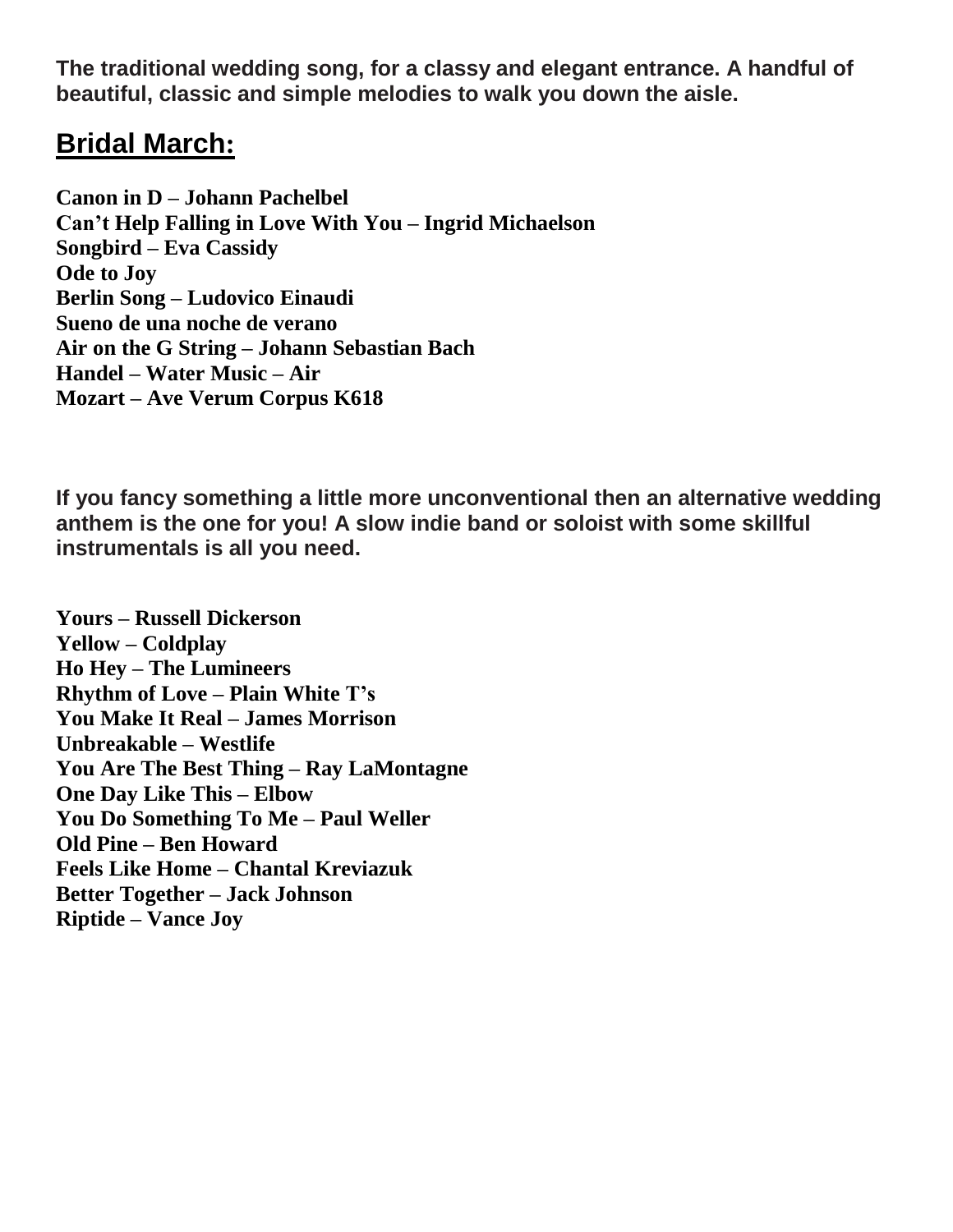**Contemporary pop artists have released some gorgeous ballads for you to glide down the aisle to. Popular with all, modern songs are a very common alternative to traditional wedding songs!**

**Make You Feel My Love – [Adele](https://youtu.be/0put0_a--Ng) [Thinking](https://youtu.be/lp-EO5I60KA) Out Loud – Ed Sheeran All of Me – John [Legend](https://youtu.be/450p7goxZqg) [Marry](https://youtu.be/5t3yWYmj5yk) You – Bruno Mars The Power of Love – [Gabrielle](https://youtu.be/zNpeK7sDLzE) Aplin One Call Away – [Charlie](https://youtu.be/ctdBYjwIXEM) Puth Over and Over Again – [Nathan](https://youtu.be/7eiv5aElMZs) Sykes Say You Won't Let Go – James [Arthur](https://youtu.be/0yW7w8F2TVA) Lay Me Down – Sam [Smith](https://youtu.be/HaMq2nn5ac0) [Tenerife](https://youtu.be/cHTEGQbtP1I) Sea – Ed Sheeran I [Won't](https://youtu.be/O1-4u9W-bns) Give Up – Jason Mraz The One – [Kodaline](https://youtu.be/xLPGtQoRUbk) [Grow](https://youtu.be/5rgHYP0dD_4) Old With Me – Tom Odell Stay – [Rihanna](https://youtu.be/JF8BRvqGCNs) How Long Will I Love You – Ellie [Goulding](https://youtu.be/an4ySOlsUMY) [Where](https://youtu.be/cVSZJlrM0UM) I Sleep – Emile Sande See You Again – Charlie Puth [\(acoustic\)](https://youtu.be/oLbG1HmfBIk) Just the Way You Are – [Bruno](https://youtu.be/LjhCEhWiKXk) Mars**

**Don't be scared to dance down the aisle! You're getting married! Here are a few toe tappers for your big day!**

**Paradise – [Coldplay](https://youtu.be/1G4isv_Fylg) Hold My Hand – Jess [Glynn](https://youtu.be/cLyUcAUMmMY) Best Day of My Life – [American](https://youtu.be/Y66j_BUCBMY) Authors I'm [Yours](https://youtu.be/EkHTsc9PU2A) – Jason Mraz Sugar – [Maroon](https://youtu.be/48VSP-atSeI) 5 A Sky Full of Stars – [Coldplay](https://youtu.be/zp7NtW_hKJI) Use [Somebody](https://youtu.be/gnhXHvRoUd0) – Kings of Leon Love On Top – [Beyonce](https://youtu.be/Ob7vObnFUJc) Sweet [Disposition](https://youtu.be/4C8e7nNLZNs) – The Temper Trap This Will Be (An [Everlasting](https://youtu.be/lswB6q2t_6c) Love) – Natalie Cole Wake Me Up – [Avicii](https://youtu.be/IcrbM1l_BoI) For Once In My Life – Stevie [Wonder](https://youtu.be/imsB543zqSM) [Shining](https://youtu.be/Zu9a29UR2dU) Star – Earth, Wind & Fire Hey Soul Sister – [Train](https://youtu.be/kVpv8-5XWOI) I Want Crazy – [Hunter](https://youtu.be/-WOODJ7lYi0) Hayes**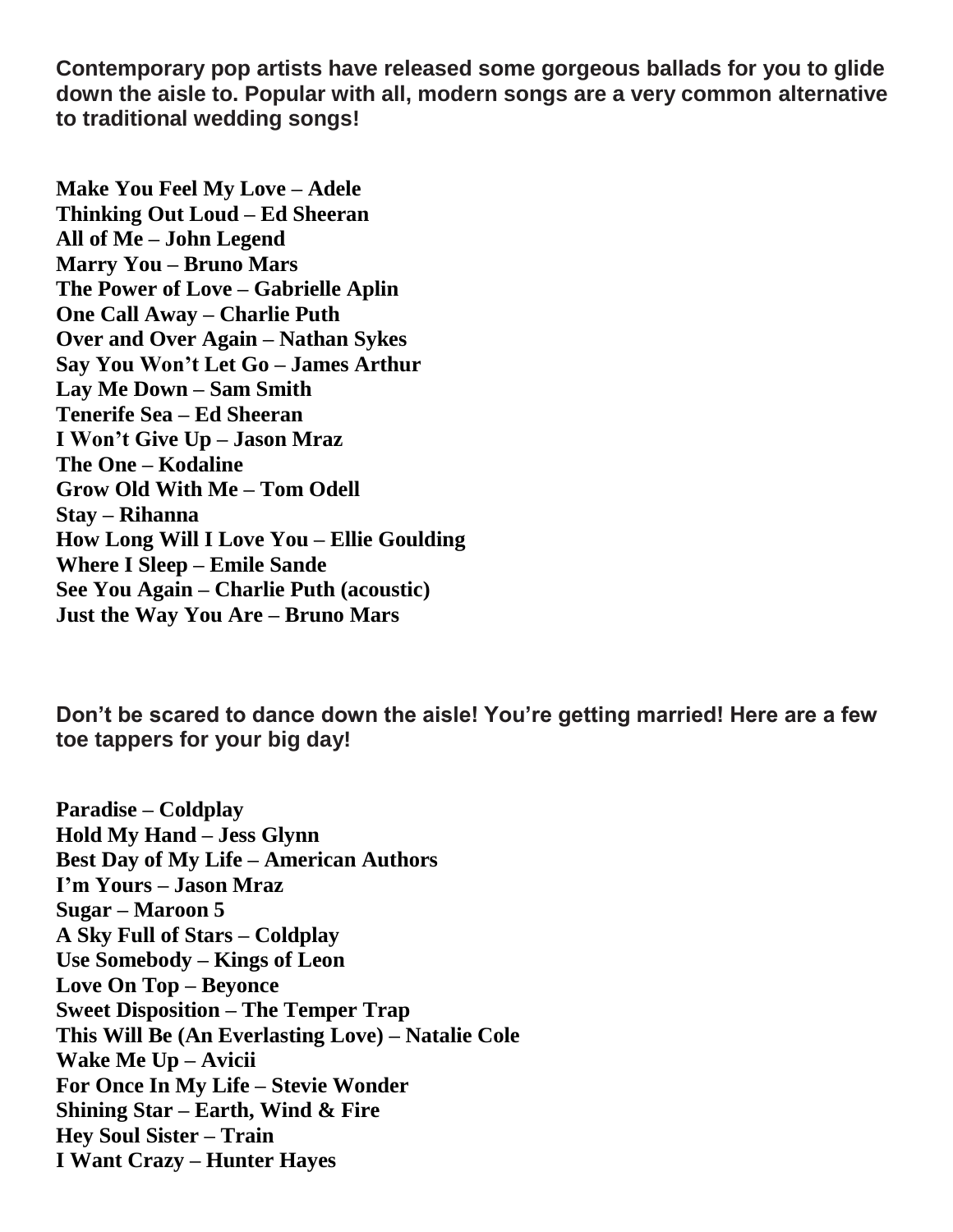**There's nothing like a romantic movie soundtrack to bring tears to your eyes as you make your way to the altar. Everyone loves a good lovey-dovey movie and everyone will know the words!**

**Tale as Old as Time – [Beauty](https://youtu.be/xDUhINW3SPs) and the Beast A [Thousand](https://youtu.be/rtOvBOTyX00) Years – Twilight Breaking Dawn [Kissing](https://youtu.be/x55doVYxwbQ) You – Romeo and Juliet My Heart Will Go On – [Titanic](https://youtu.be/FHG2oizTlpY) Love You I Do – [Dreamgirls](https://youtu.be/n-yiVuTIt2s) I Will Always Love You – The [Bodyguard](https://youtu.be/3JWTaaS7LdU) Take My [Breath](https://youtu.be/Bx51eegLTY8) Away – Top Gun Love Me Like You Do – Fifty [Shades](https://youtu.be/AJtDXIazrMo) of Grey [Everything](https://youtu.be/ZGoWtY_h4xo) I Do (I Do It For You) – Robin Hood [Unchained](https://youtu.be/qiiyq2xrSI0) Melody – Ghost Can You Feel The Love [Tonight](https://youtu.be/fTtgVSxfr5M) – Lion King [Eidelweiss](https://youtu.be/81Vzxng5iNA) – Sound Of Music I Don't Want To Miss A Thing – [Armageddon](https://youtu.be/JkK8g6FMEXE) [Hopelessly](https://youtu.be/tzmggUAqePY) Devoted To You – Grease**

**For someone wanting an individualistic wedding song! Bring back a good old classic love song that everyone will know! Even the grandparents will know these ones!**

**Love Me [Tender](https://youtu.be/093GjYcDg-4) – Elvis**

**If I Could Build My Whole World [Around](https://youtu.be/4cQURXodc4c) You – Marvin Gaye**

**All You Need Is Love – [Beatles](https://youtu.be/dsxtImDVMig) When You Need Me – Bruce [Spingsteen](https://youtu.be/WY2-hUoq3iQ) You and I – Stevie [Wonder](https://youtu.be/vy8Vf9d-GHM) [Wonderful](https://youtu.be/xl7Hd2r0LOs) Tonight – Eric Clapton [When](https://youtu.be/Y39N72hN7iQ) I Fall In Love – Nat King Cole [Everywhere](https://youtu.be/FsglRLoUdtc) – Fleetwood Mac You Make My [Dreams](https://youtu.be/X_I4wtNPv5w) Come True – Hall & Oates You're All I Need To Get By – [Marvin](https://youtu.be/gdqtmnd2T0U) Gaye & Tammi Terrell Happy [Together](https://youtu.be/9ZEURntrQOg) – The Turtles Can't Take My Eyes Off You – [Frankie](https://youtu.be/NGFToiLtXro) Valli Signed, Sealed, [Delivered](https://youtu.be/cBDqgSOwxkc) – Stevie Wonder Kiss [From](https://youtu.be/w7y19ED6Vrk) A Rose – Seal Ain't No [Mountain](https://youtu.be/EGBXIK5TZjs) High – Marvin Gaye Saving All My Love For You – [Whitney](https://youtu.be/ewxmv2tyeRs) Houston It Must Be Love – [Madness](https://youtu.be/vmezIIrFQmY)**